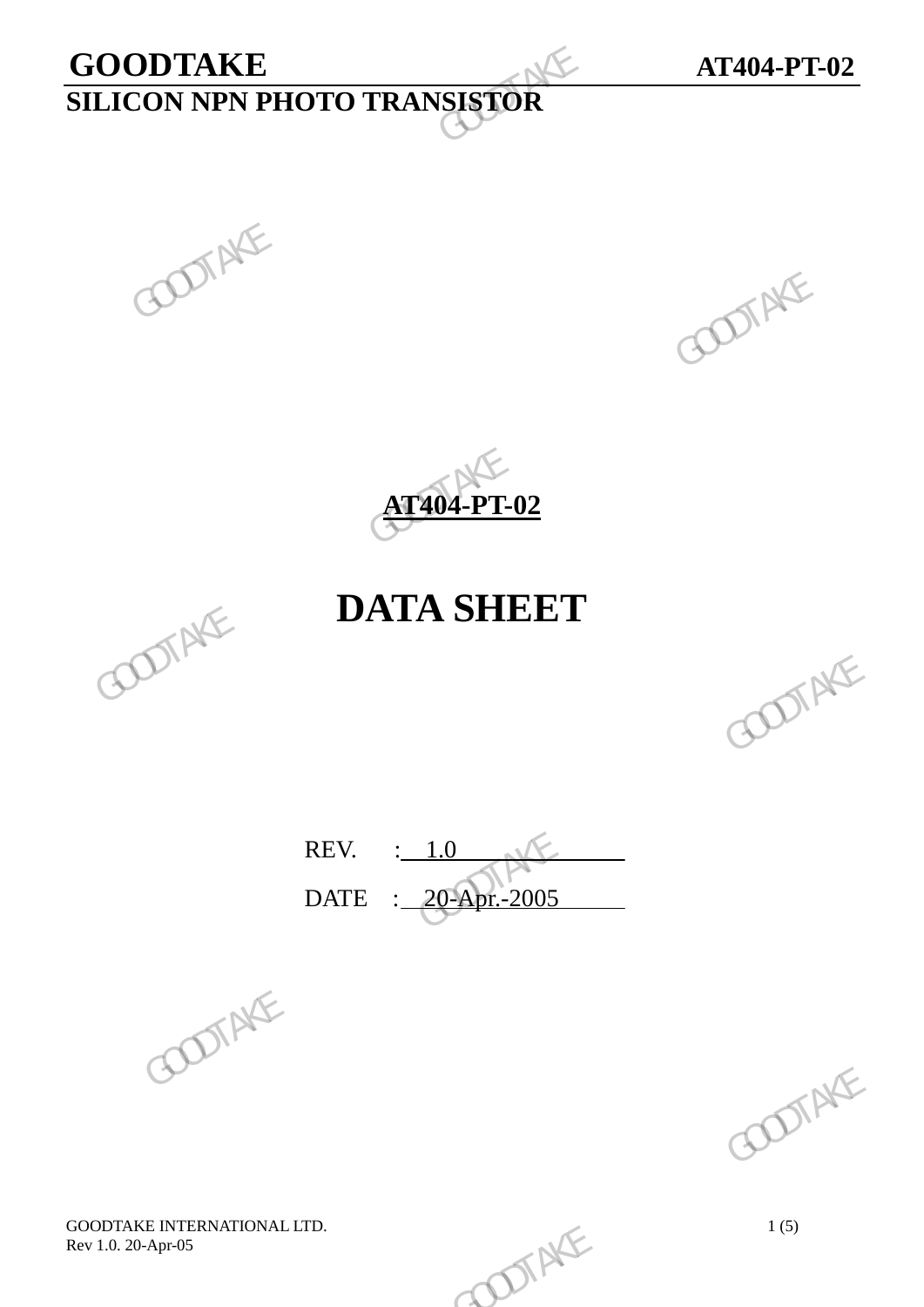## **GOODTAKE AT404-PT-02**

#### ■**FEATURE:**

■Fast Response Time.

■High Photo Sensitivity.

■Visible Light Cut-Off Type.

■Lead Free product, in compliance with RoHS.

#### ■**DESCRIPTIONS:**

■AT404-PT-02 is a high speed and high sensitive silicon NPN phototransistor

with exceptionally stable characteristics and high illumination sensitivity. GOODTAKE<br>
FEATURE:<br>
Fast Response Time.<br>
High Photo Sensitivity.<br>
Usible Light Cut-Off Type.<br>
Lead Free product, in compliance with RoHS.<br>
DESCRIPTIONS:<br>
AT404-PT-02 is a high speed and high sensitive<br>
with exceptionally s

■Mounted in 5mm diameter black epoxy package.

■**APPLICATIONS: ■ DIMENSIONS:**



**NOTE:** 1. All dimensions are in millimeter, tolerance is  $\pm 0.5$  unless otherwise noted. 2. Epoxy meniscus extends  $\leq 1$  mm down to the lead is allowed.

GOODTAKE INTERNATIONAL LTD.<br>
Rev 1.0. 20-Apr-05<br>
2 (5) Rev 1.0. 20-Apr-05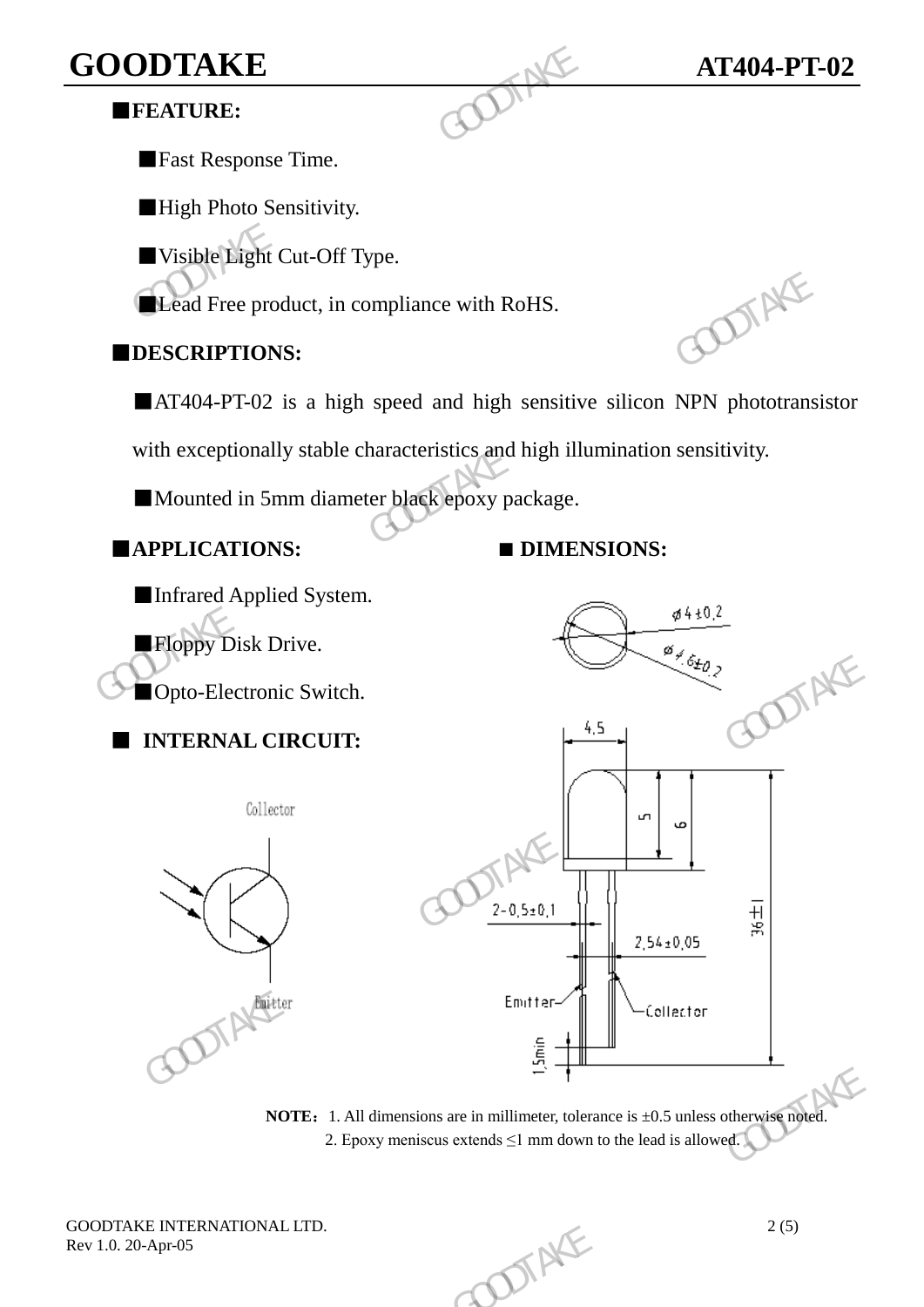### **GOODTAKE AT404-PT-02**

#### ■**ABSOLUTE MAXIMUM RATINGS AT Ta=25**℃

| <b>GOODTAKE</b>                                                                       |                  |                                       | <b>AT404-PT-02</b> |                |  |  |  |  |  |
|---------------------------------------------------------------------------------------|------------------|---------------------------------------|--------------------|----------------|--|--|--|--|--|
| ■ ABSOLUTE MAXIMUM RATINGS AT Ta=25℃                                                  |                  |                                       |                    |                |  |  |  |  |  |
| Parameter                                                                             | Symbol           | Ratings                               |                    | Unit           |  |  |  |  |  |
| Power Dissipation                                                                     | P <sub>D</sub>   | 100                                   | mW                 |                |  |  |  |  |  |
| Collector-Emitter Breakdown Voltage                                                   | V <sub>CEO</sub> | 30                                    | V                  |                |  |  |  |  |  |
| Emitter-Collector Breakdown Voltage                                                   | V <sub>ECO</sub> | 5                                     |                    |                |  |  |  |  |  |
| Operating Temperature                                                                 | Topr             | $-40 - +85$                           | $\mathcal{C}$      |                |  |  |  |  |  |
| Storage Temperature                                                                   | Tstg             | $-55 \sim +100$                       |                    |                |  |  |  |  |  |
| Soldering Temperature                                                                 | Tsol             | 270°C for 6 sec Max $(2mm from Body)$ |                    |                |  |  |  |  |  |
| <b>TYPICAL ELECTRICAL &amp; OPTICAL CHARACTERISTICS <math>(Ta=25^{\circ}C)</math></b> |                  |                                       |                    |                |  |  |  |  |  |
| Symbol<br>Parameter                                                                   | Min.<br>Type     | Max.                                  | Unit               | Test Condition |  |  |  |  |  |

#### ■**TYPICAL ELECTRICAL & OPTICAL CHARACTERISTICS**(**Ta=25**℃)

| Emitter-Collector Breakdown Voltage                               |               |                | $V_{ECO}$      |              | $5\phantom{.0}$           |                                            |
|-------------------------------------------------------------------|---------------|----------------|----------------|--------------|---------------------------|--------------------------------------------|
| Operating Temperature                                             |               |                | Topr           | $-40 - +85$  |                           | $\mathcal{C}$                              |
| Storage Temperature                                               |               |                | Tstg           | $-55 - +100$ |                           | $\mathcal{C}$                              |
| Soldering Temperature                                             |               |                | Tsol           |              |                           | 270°C for 6 sec Max (2mm from Body)        |
| <b>TYPICAL ELECTRICAL &amp; OPTICAL CHARACTERISTICS (Ta=25°C)</b> |               |                |                |              |                           |                                            |
| Parameter                                                         | Symbol        | Min.           | Type           | Max.         | Unit                      | Test Condition                             |
| Collector-Emitter<br>Breakdown Voltage                            | $V_{(BR)CEO}$ | 30             |                |              | $\boldsymbol{\mathrm{V}}$ | $Ic=100\mu A$<br>$Ee = 0mW/cm2$            |
| <b>Emitter-Collector</b><br><b>Breakdown Voltage</b>              | $V_{(BR)ECO}$ | 5 <sub>5</sub> |                |              | $\mathbf V$               | $I_E = 100 \mu A$<br>$Ee = 0mW/cm2$        |
| Collector-Emitter<br>Saturation Voltage                           | $V_{CE(sat)}$ |                |                | 0.2          | $\boldsymbol{\mathrm{V}}$ | $Ic=2mA$ $I_B=100\mu A$                    |
| <b>Rise Time</b>                                                  | <b>Tr</b>     |                | $\overline{5}$ |              | $\mu$ S                   | $V_{CE} = 5V$                              |
| <b>Fall Time</b>                                                  | $T_{\tt f}$   |                | $\overline{5}$ |              | $\mu S$                   | $Ic=1mA$<br>$R_L = 1000\Omega$             |
| <b>Collector Dark</b><br><b>Current</b>                           | <b>I</b> CEO  |                |                | 100          | nA                        | $V_{CE} = 10V$<br>$Ee = 0mW/cm2$           |
| <b>On State Collector</b><br><b>Current</b>                       | $I_{C(on)}$   | 8              |                |              | mA                        | 5V<br>$Ee=1mW/cm2$<br>$\lambda p = 940$ nm |
| Peak Wavelength of<br>Sensitive                                   | $\lambda p$   |                | 940            |              | n m                       |                                            |
|                                                                   |               |                |                |              |                           | <b>DOTAKE</b>                              |
| GOODTAKE INTERNATIONAL LTD.<br>Rev 1.0. 20-Apr-05                 |               |                |                | DIENTE       |                           | 3(5)                                       |
|                                                                   |               |                |                |              |                           |                                            |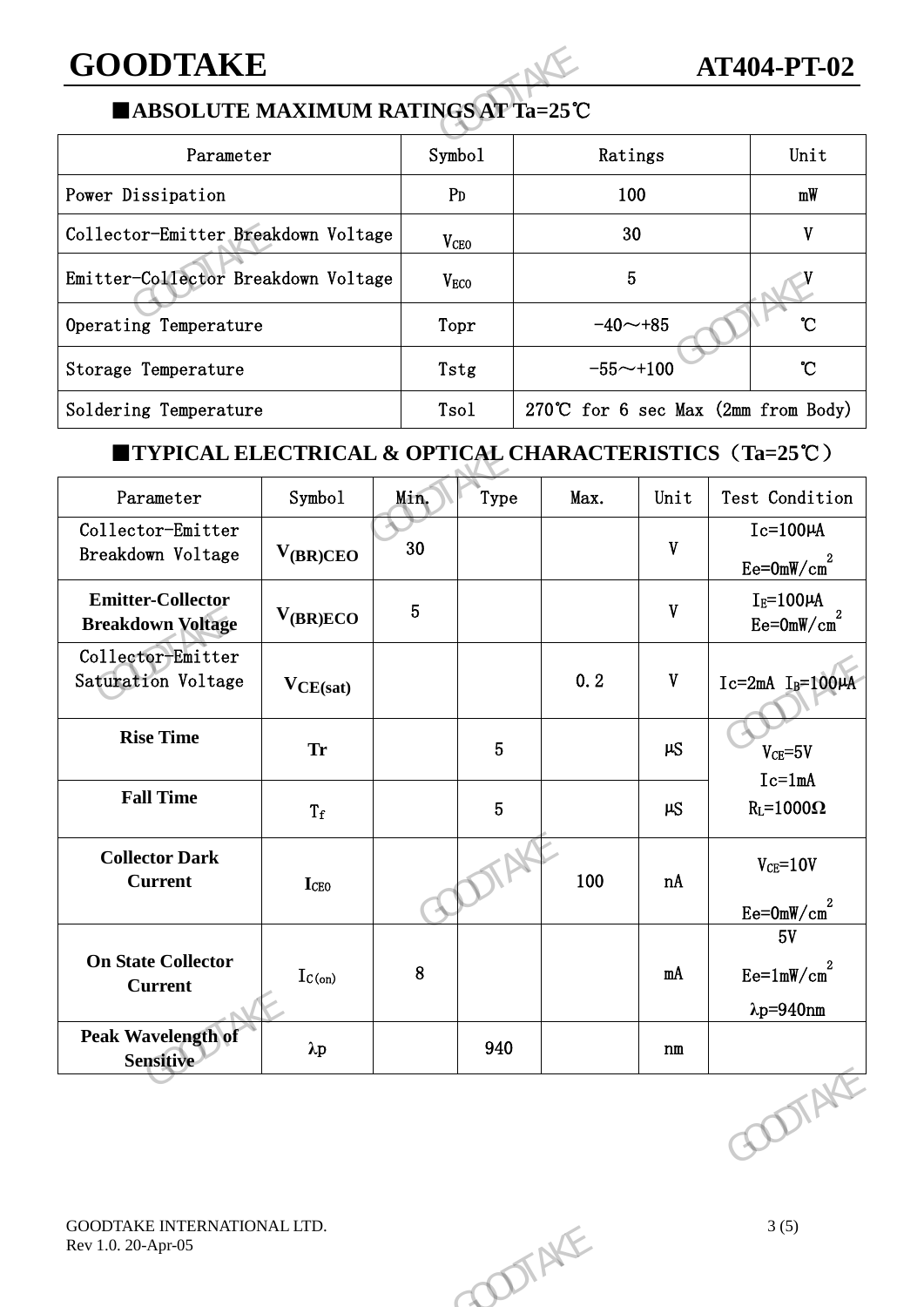#### **GOODTAKE AT404-PT-02**

#### ■**RELIABILITY TEST ITEMS AND CONDITIONS**:

|                         | <b>GOODTAKE</b>                                                   | <b>ERELIABILITY TEST ITEMS AND CONDITIONS:</b>                     |                            |                           | <b>AT404-PT-02</b>           |
|-------------------------|-------------------------------------------------------------------|--------------------------------------------------------------------|----------------------------|---------------------------|------------------------------|
| NO                      | <b>Item</b>                                                       | <b>Test Conditions</b>                                             | <b>Test</b><br>Hours/Cycle | <b>Sample</b><br>Quantity | <b>Test</b><br><b>Result</b> |
| $\mathbf{1}$            | <b>Solder Heat</b>                                                | TEMP: $270^{\circ}\text{C} \pm 3^{\circ}\text{C}$                  | <b>10 SEC</b>              | 11 pcs                    | 0 DEFECT                     |
| $\overline{2}$          | <b>Temperature Cycle</b>                                          | H:+85°C 180min<br>10min<br>$L: -25^{\circ}C$ 180min                | 16 cycles                  | 22 pcs                    | 0 DEFECT                     |
| $\overline{\mathbf{3}}$ | <b>Thermal Shock</b>                                              | $H: +85^{\circ}C$ 30min<br>30sec<br>$L: -25^{\circ}\text{C}$ 30min | 10 cycles                  | 11 pcs                    | 0 DEFECT                     |
| $\overline{\mathbf{4}}$ | <b>High Temperature</b><br><b>Storage</b>                         | TEMP: $+25^{\circ}\text{C}$                                        | <b>1000 HRS</b>            | 22 pcs                    | 0 DEFECT                     |
| 5                       | <b>Low Temperature</b><br><b>Storage</b>                          | TEMP: -25°C                                                        | <b>1000 HRS</b>            | 22 pcs                    | 0 DEFECT                     |
| 6                       | <b>High Temperature</b><br><b>High Humidity</b><br><b>Storage</b> | 85℃/93% RH                                                         | <b>1000HRS</b>             | 22 pcs                    | 0 DEFECT                     |
|                         |                                                                   |                                                                    |                            |                           | <b>DOTAKE</b>                |





GOODTAKE INTERNATIONAL LTD. 4 (5) Rev 1.0. 20-Apr-05